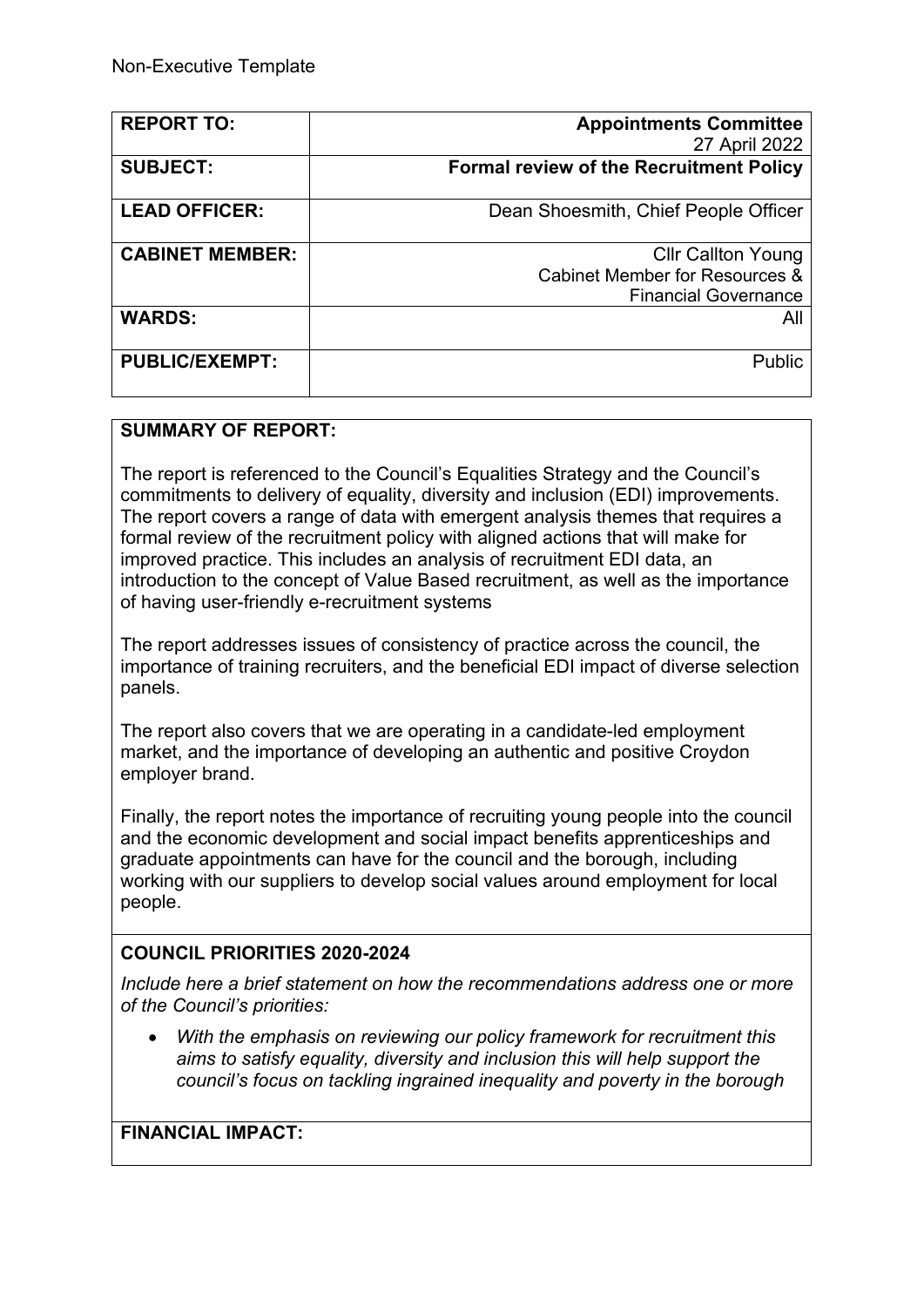There are no specific financial implications arising from this report and costs of a formal recruitment policy review will be met from within existing budgets. Improving the council's recruitment policy framework and the ability of the council to develop a strong, attractive brand in the employment market should support the reduction of costs arising from agency workers where the council has failed to recruit

# **RECOMMENDATIONS:**

To:

- 1.1 note the report, the recommendations for change and the work to be initiated to develop an improved, accessible recruitment policy framework to support a more representative, diverse, and inclusive workforce in practice; and
- 1.2 provide comments and feedback on the proposal for a review of the Council's Recruitment and Selection Policy.

# **1. DETAILS**

### 1.1.**Background analysis**

The Council's Equality Strategy establishes the council's commitment to improving the profile of the workforce to make sure the diversity of the borough is represented, that all members of staff are equally and fairly represented, and that this is reflected in our workforce policies and the planning we do across the council. The EDI Board has introduced for the first time in many years data analysis of recruitment activity which is the starting point for this formal recruitment policy review.

Recent analysis of recruitment data reported to the workforce EDI Board reviewed the council's recruitment activity for the three-month period November 2021 to January 2022. It was presented as headcount data and additionally a percentage analysis to aid impact assessment.

- 1.2 From this first analysis several areas of possible disproportionality emerged. As this was a three-month analysis, we need to be careful in drawing definitive conclusions with ongoing monitoring and impact assessment needed however, the continued gathering of the data will provide a clear evidence-base for the formal review of the recruitment policy.
- 1.3 **Ethnicity** when reviewing this protected characteristic group, it emerges that there is no particular disproportionality with the rejection part of the process (55% Black candidates rejected, 56% White candidates rejected and 53% Asian candidates rejected). When reviewing 'hired' there was a 2% hire rate of Black candidates, compared with a 3.4% hire rate of White candidates, and a 0.9% Asian candidates' hire rate. Whilst this limited three-month data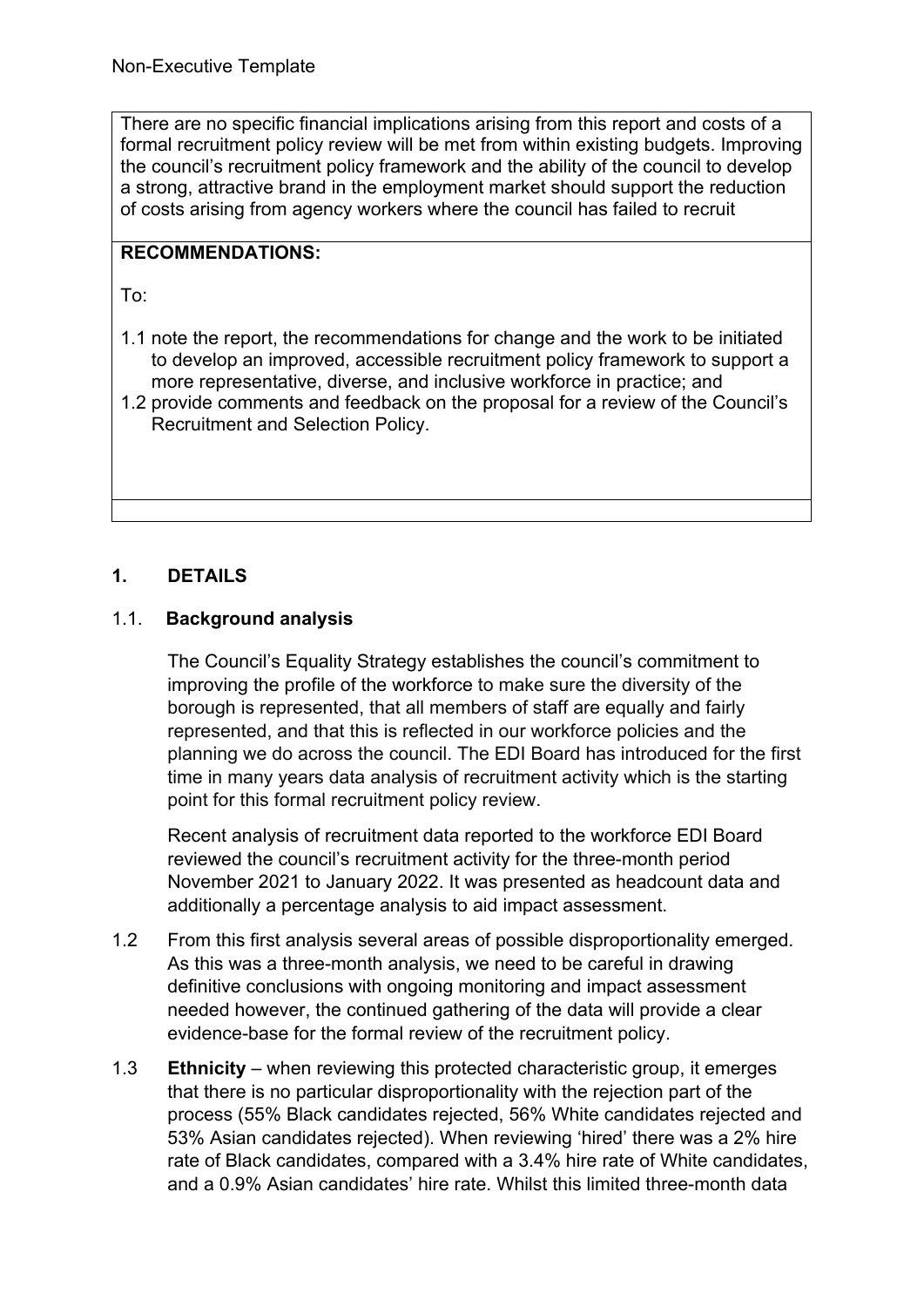set should be treated with caution it suggests that the anonymised application process appears to be working successfully with no disproportionality regarding rejecting candidates however, more work is required to ensure there is not disproportionality when hiring decisions are made.

- 1.4 **Disabled candidates** when reviewing this protected characteristic candidate group there is no disproportionality with the rejection part of the recruitment process. However, based on this three-month time-limited data set, there is possible concern that more non-disabled candidates (2.5%) are being hired than disabled (2%) albeit the percentage difference is not large. Another factor to monitor is that 2,174 applications were made from nondisabled candidates, compared with 199 (7%) from disabled candidates, when the workforce profile of disabled staff is 9.5%, and the community demographic profile of disabled people is 15%. This suggests that disabled candidates may be deterred from applying to the council for work, which is a key factor for the formal review of the recruitment policy.
- 1.5 **Age** the analysis showed a correlation between age and rejection rates, with a progressively lessening rate of rejection with older candidates. Those aged 20-25 years had a 64% rejection rate, compared with those aged 61+ where the rejection rate was 35%. This will require further monitoring however, it suggests that older candidates are better able to submit applications that stand less chance of rejection. Similarly, there is a generally higher hire rate for the older age bands compared with the younger age bands. This is another element to review as part of the formal recruitment policy review, as the council has an ageing workforce profile and needs to attract and develop a younger cohort of employees for future talent pipelines, improved workforce age equality profile, and future succession/talent planning.
- 1.6 Work is in train to complete quarterly recruitment EDI data and analysis noting three months is reflective of the average recruitment lifecycle.
- 1.7 Further work and analysis is required to provide a breakdown by directorate, division, and grade so that issues of disproportionality can be pinpointed and corrective actions taken.
- 1.8 A qualitative analysis is required to establish the reasons for rejection and to gain greater insights so that appropriate actions can be taken and will inform the formal recruitment policy review.
- 1.9 Further work has commenced to monitor and analyse the representation of interview panel members to ensure policy adherence. This includes regular sampling and spot checks of interview panel membership to ensure current policy adherence. Where shortfalls in current policy adherence are emergent, HR together with senior line management, will put corrective actions in place. This work will be tracked and incorporated into the dataset going forward.

# 1.10 **Values based recruitment (VBR)**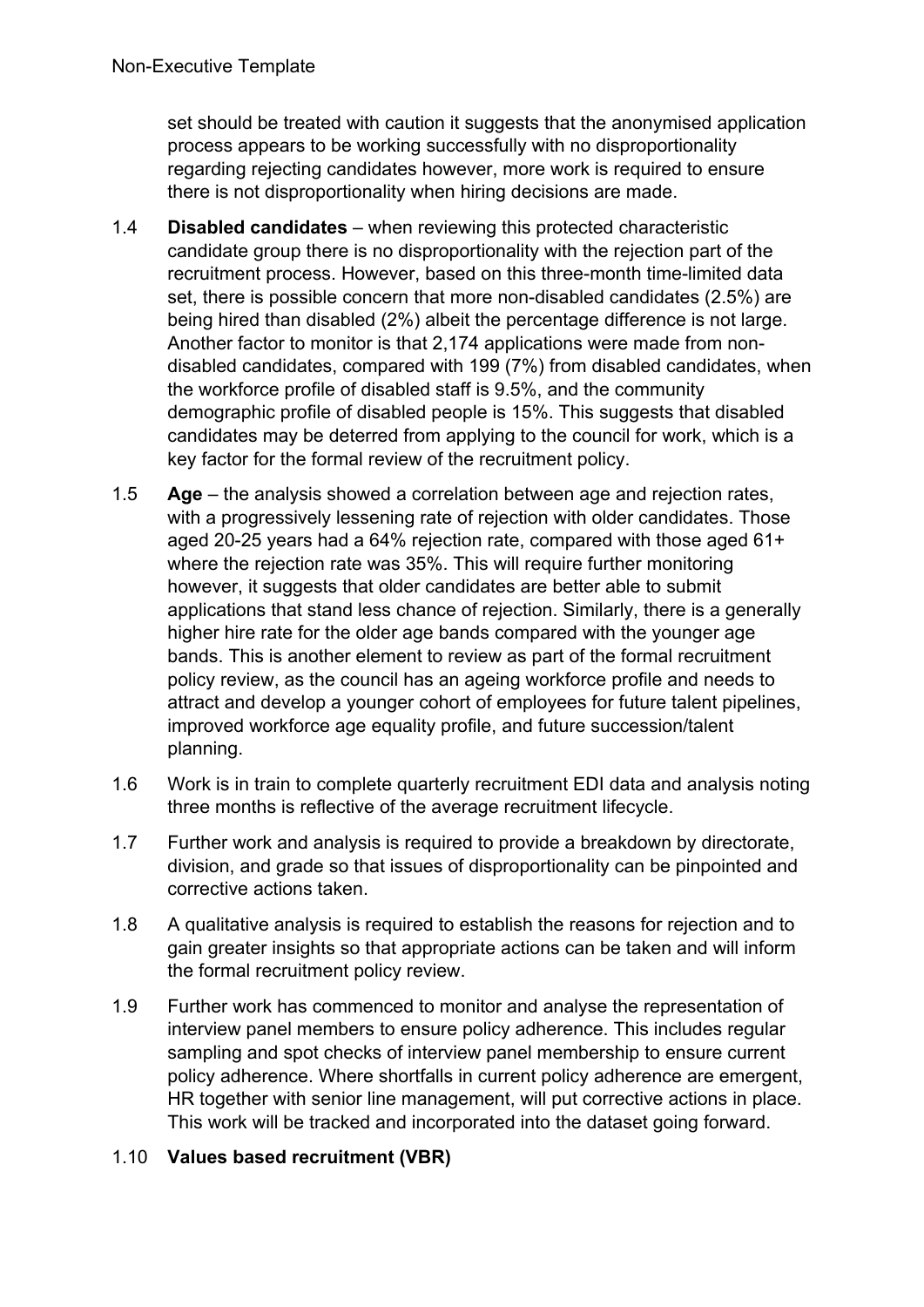- 1.11 At present the council bases recruitment practice on an assessment of candidates' knowledge, experience and education. Whilst the person specification includes core behaviours these are seldom assessed.
- 1.12 Values based recruitment (VBR) provides a methodology and an approach to recruitment which will help the council attract and assess people whose personal values match with our organisation. This is especially important for social care delivery and customer services for the council to improve resident and customer satisfaction.
- 1.13 The introduction of VBR will need to be an integral part of the formal policy review.

### 1.14 **Internal recruitment to promote career opportunities**

The council has adopted a policy approach of advertising roles on an internal basis first to ensure that current staff have the fullest opportunity to apply and to be able to enhance their career opportunities. This follows feedback from the Race Equality Network and other staff forums, as well as staff surveys, about a lack of opportunity for staff to progress in the council. It is also important that staff who are unsuccessful receive clear feedback from the chair of the recruitment panel on areas for development so that they can address any skills, knowledge, and capability needs.

### 1.15 **E-recruitment systems.**

1.16 Electronic recruitment systems, otherwise commonly known as applicant tracking systems (ATS) by recruiters (systems that can track the progress of applicants through the recruitment lifecycle and candidates can track their progression through the system). The council's current ATS, Taleo, is under review as it could be an unintended obstacle to recruitment due to the system's complexity and the implications this has for the application process (see disability data, section 1.4 above). Work is being undertaken to review Taleo's functionality and accessibility, and dependent upon this review the council may procure a replacement ATS. The review will consider the accessibility of the ATS, as well as its efficiency and functionality

# **1.17 Consistency of recruitment practice**

1.18 Whilst the council has a reasonably well-developed recruitment policy there can be variations in understanding and application of the policy. The data shown in sections 1.3 – 1.9 above indicate more work is required to eliminate unconscious bias, and appointment disproportionality across a range of protected characteristic candidate groups. HR has recently put in place sampling of interview panels to ensure they are balanced and have protected characteristic representation in a consistent way. The council has trained Black Asian and Minority Ethnic interviewers to address issues of representation and bias at interviews, and these actions have helped. This data will be gathered, analysed and reported to the EDI Board to pinpoint any areas of inconsistency of practice and target appropriate interventions. The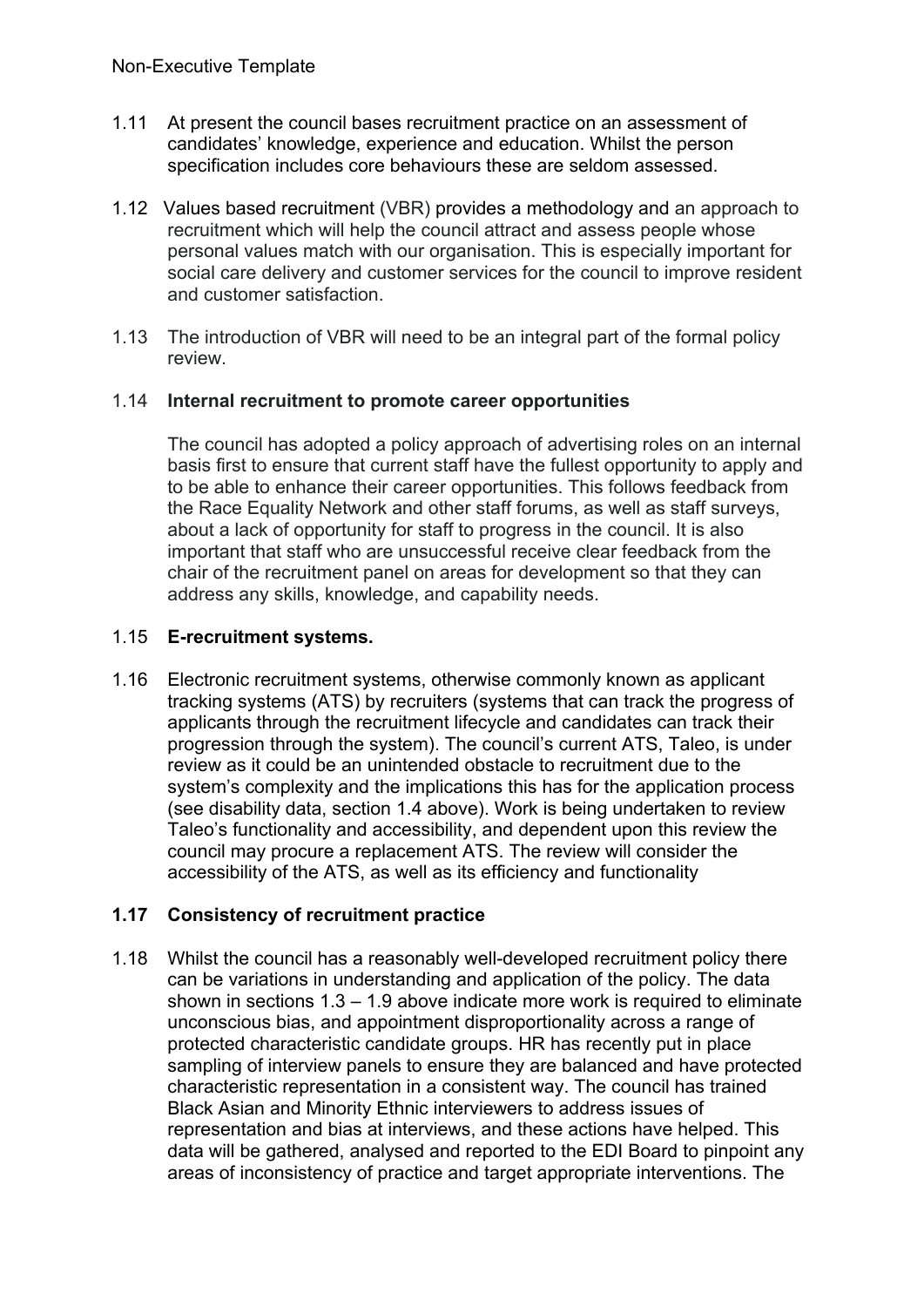council will develop data sets to track the application of the recruitment policy in terms of consistently having representative panels at all levels, and not just at just chief officer-level.

# **1.19 Training for hiring managers**

- 1.20 Training for hiring manages is key to ensuring those managers put into effective practice the council's recruitment and equality policy requirements. Training for values based recruitment will be important for the enhancement and consistency of practice in applying the council's recruitment approach, together with ongoing training on recruitment for good equality, diversity and inclusion practice. By including values based recruitment alonside other recruitment methodology the council will be widening the assessment criteria aiming to ensure improved diversification of candidates appointed. Appointments and de-selection of candidates by protected characteristics will continue to be carefully monitored to establish cause and effect actions and any further interventions that may be required where issues of disproportionality emerge.
- 1.21 We will need to ensure that all hiring managers have completed the requisite training before they are involved in future recruitment decision-making, so that best practice and consistency of approach are firmly in place, and this is regularly refreshed, or refresher training is provided to hiring managers who have been previously trained.

# **1.22 A candidate-led market and the council's brand**

- 1.23 Since the country's emergence from the pandemic and lockdowns there has been a shift in the labour market with many employees seeking to change employer (dubbed 'the Great Resignation' 2022), with vacancies increasing, and employers find it increasingly challenging to compete in the labour market.
- 1.24 The council finds itself in the same position, given the hyper-competitive nature of the London jobs market, as well as challenges arising from its section 114 notice. However, the recent senior recruitment campaign demonstrated that with the right approach the council has been able to attract high calibre candidates to skills scarcity roles. The lessons learned from this campaign will be important to apply to future recruitment.
- 1.25 Building and developing the council's image and brand as employer will be key to future talent attraction. This work will be dovetailed to the culture change programme and will include careful consultation across the council to ensure the council's brand is authentic, reflective of the lived experience of staff, and includes the excellent work completed by many employees to serve the borough of Croydon and our residents. Authentic accounts of work completed for residents, as well as personal development, and the lived experience of working for the council will all be important factors in the development of the council's employer brand, to attract and retain future talent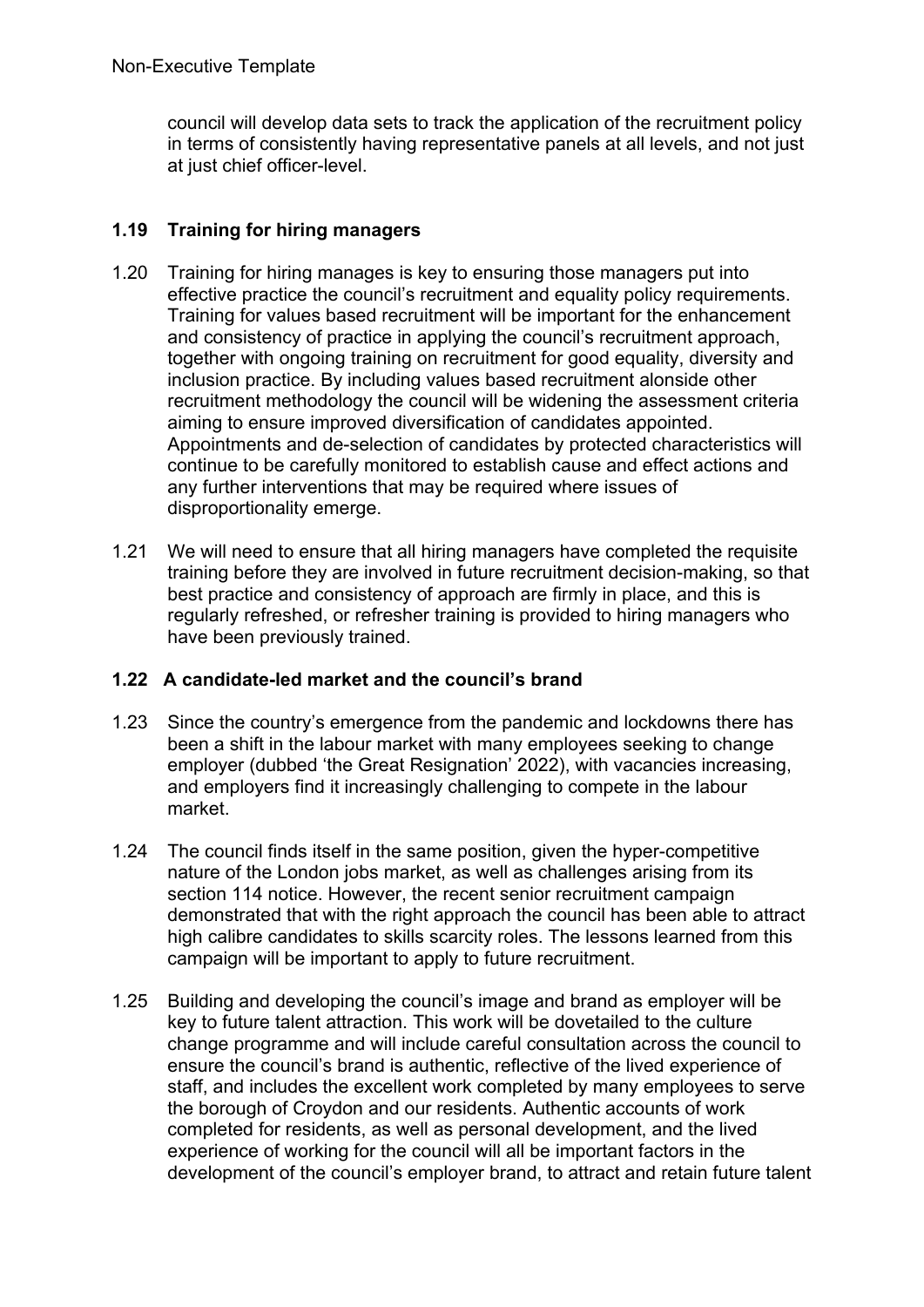# **1.26 Addressing age disparity**

- 1.27 The council has an ageing workforce profile with an average age of 45. The council employs just 1% of the workforce in the age range 18-24 and 13% in the age range 25-34 (derived from employment profile data as at 31 March 2022). The age group of 16-24 is especially under-represented when it comes to appointments and as outlined in section 1.9 above there is a correlation between the older candidates are and them being more successful for employment.
- 1.28 The council is a major employer in the borough and it is important for the council to lead by example and engage young people in work and training, as there is a correlation with young people not being in employment, education and training (NEET) and higher incidents of serious youth violence. This should form part of developing a new People Strategy. To ensure apprenticeships and graduates placements are embedded, roles that are suitable for apprenticeships and graduates should be identified in the council's workforce establishment and agreed with each directorate to form an apprenticeships and graduate strategy and action plan. The council should also target and prioritise local residents for these roles and work with the supply chain to ensuring social value is maximised from contracts by making the employment of local resident apprentices a contractual stipulation .

# **2 CONSULTATION**

- 2.1 Initial consultation has been via the council's EDI Board including senior managers, staff network chairs, and cultural ambassadors. Once further developed, the revised policy will need to be the subject of formal trade union consultation.
- 2.2 This report also serves as a means of consulting the appointments committee to ensure members' views are factored into the review of the recruitment policy.

# **NEXT STEPS**

**2.3** Following consultation in drafting a new recruitment policy covered under 2.1 and 2.2 above, the policy would be approved via CMT and the Council Staff Consultation (CSC) meeting with the trade unions

# **3 FINANCIAL AND RISK ASSESSMENT CONSIDERATIONS**

# **3.1 Revenue and Capital consequences of report recommendations**

3.1 All costs have been met within existing budgets and the permanent appointment of these senior roles ha helped to reduce agency day rate costs.

Approved by: Nish Popat, for Director of Finance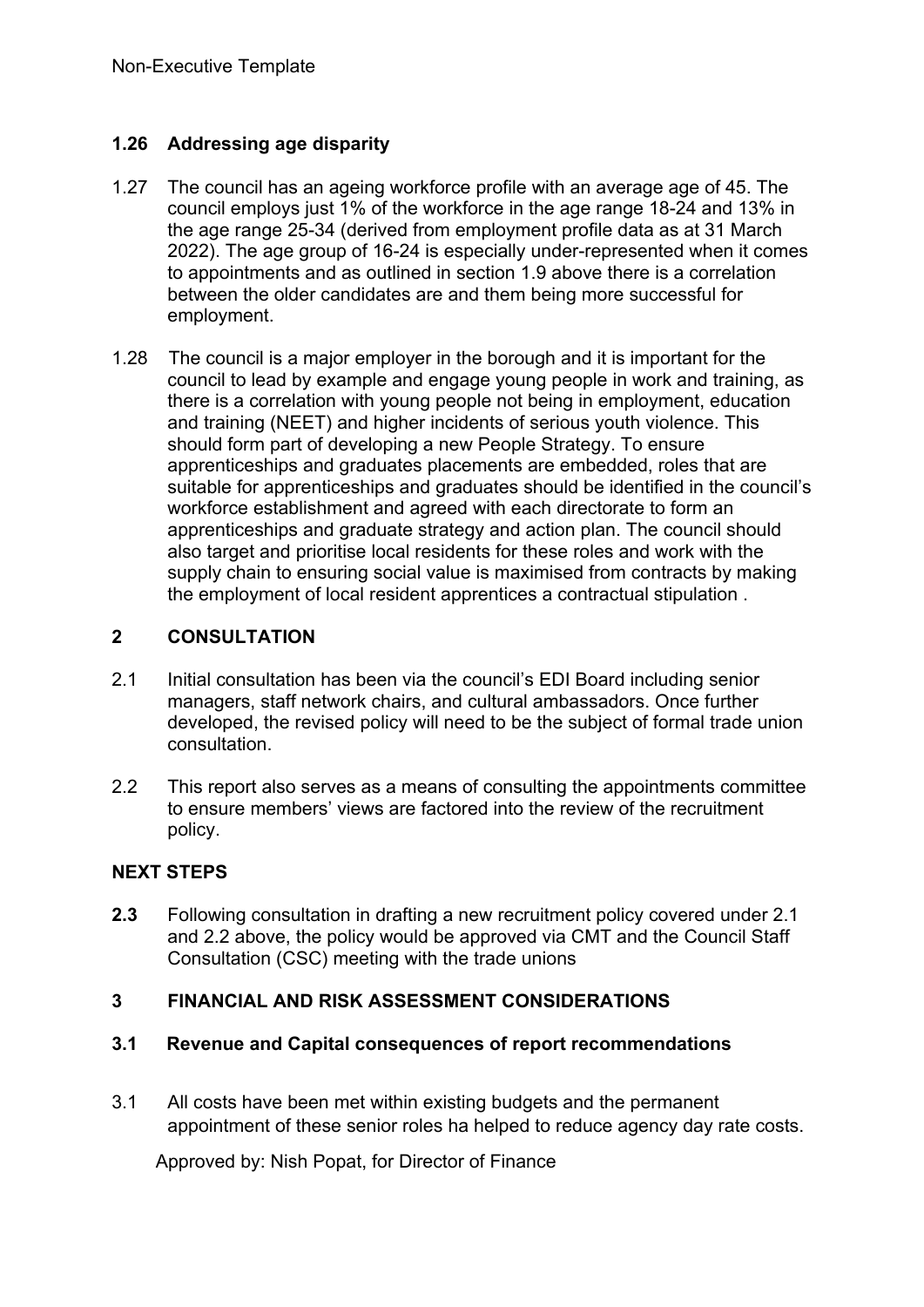# **4 LEGAL CONSIDERATIONS**

The Head of Litigation and Corporate Law comments on behalf of the interim Director of Legal Services that Section 7 of the Local Government and Housing Act 1989 requires all staff engaged by a local authority to be appointed 'on merit'. The Council must also comply with its statutory obligations in relation to recruitment under the Immigration Act 2016 (including the Code of Practice on the English language requirement for public sector workers - s7), the Rehabilitation of Offenders Act 1974, The Safeguarding Vulnerable Groups Act 2006, the Immigration, Asylum and Nationality Act 2006, the Equality Act 2010, the Equality Act 2010 (Specific Duties and Public Authorities) Regulations 2017 (SI 2017/353), the Data Protection Act 2018 and the General Data Protection Regulation (2016/679 EU). The Recruitment and Selection Policy provides a framework for the Council to comply with those obligations and further the Council's commitment to delivery of equality, diversity and inclusion whilst ensuring that the Council can attract high quality employees into its job vacancies.

*Approved by*: Sandra Herbert Head of Litigation and Corporate Law on behalf of the interim Director of Legal Services & Deputy Monitoring Officer.

# **5 HUMAN RESOURCES IMPACT**

- 5.1 The HR impact is covered in the main body of the report
- **5.2** Approved by: Dean Shoesmith, Chief People Officer

# **6 EQUALITIES IMPACT**

- 6.1 The equalities impact is addressed in the main body of the report.
- 6.2 Approved by: Dean Shoesmith, Chief People Officer

# **7 DATA PROTECTION IMPLICATIONS**

### **7.1 WILL THE SUBJECT OF THE REPORT INVOLVE THE PROCESSING OF 'PERSONAL DATA'?**

7.4.1. The recommendations contained within this report will not directly involve the processing of data

*Approved by:* Dean Shoesmith, Chief People Officer